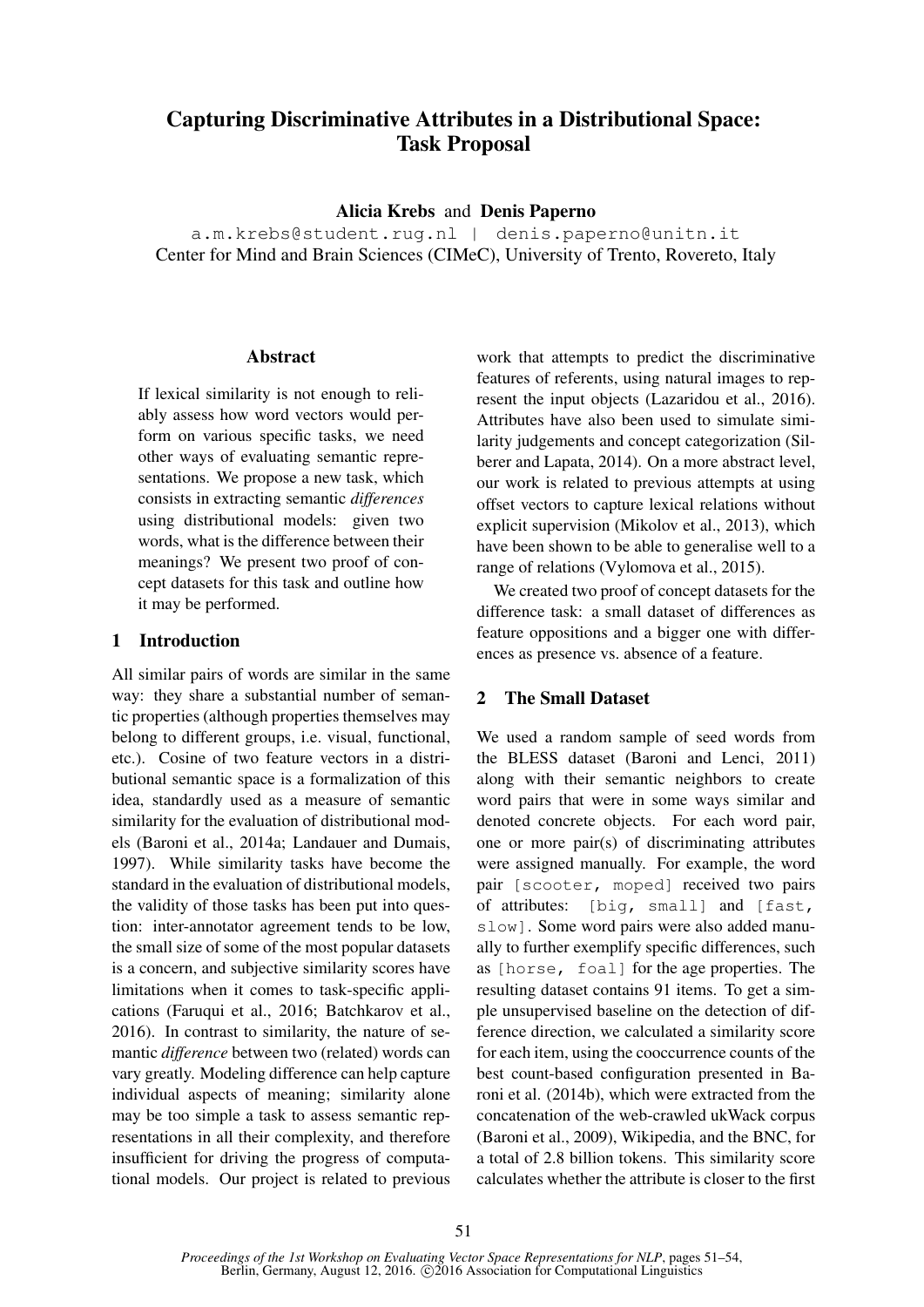or second word. We found that 67% of items had positive scores. The most successful types of attributes were *color* (34 out 51),  $age(9 out of 9)$ and diet (4 out of 5).

$$
Score = (CosSim(w_1, a_1) \cdot CosSim(w_1, a_2)) - (CosSim(w_2, a_2) \cdot CosSim(w_2, a_1))
$$

The dataset is too small for training supervised models; our attempts (logistic regression on pairwise cosines with cross-validation) showed negligibly low results.

## 3 Feature Norms Dataset

Only some differences can be expressed in the format assumed above, i.e. as the opposition of two attributes, such as *yellow* vs. *red* being the difference between bananas and apples. Other differences are better expressed as the presence or absence of a feature. For instance, the difference between a narwhal and a dolphin is the presence of a horn. For natural salient features of word concepts, we turned to property norms.

We used the set of feature norms collected by McRae et al. (2005), which includes features for 541 concepts (living and non-living entities), collected by asking 725 participants to produce features they found important for each concept. Production frequencies of these features indicate how salient they are. Feature norms of concepts are able to encode semantic knowledge because they tap into the representations that the participants have acquired through repeated exposure to those concepts. McRae et al. divided disjunctive features, so that if a participant produced the feature is green or red the concept will be associated with both the feature is green and the feature is red. Concepts that have different meanings had been disambiguated before being shown to participants. For example, there are two entries for *bow*, bow (weapon) and bow (ribbon). Because the word vector for *bow* encodes the properties of both senses, we did not differentiate between entries that have multiple senses. In our dataset, the concept bow has the features of both the weapon and the ribbon.

The McRae dataset uses the brain region taxonomy (Cree and McRae, 2003) to classify features into different types, such as *function*, *sound* or *taxonomic*. We decided to only work with visual features, which exist for all concrete concepts,

while features such as *sound* or *taste* are only relevant for some concepts. This classification distinguishes between three types of visual features: *motion*, *color* and *form and surface*. We first selected words that had at least one visual feature of any type. We then created word pairs by selecting the 50 closest neighbours of every word in the dataset.

For each word pair, if there was a feature that the first word had but the second didn't, that word pair and feature item was added to our dataset. The set was built in such a way that the feature of each item always refers to an attribute of the first word. For example, in Table 2, *wings* is an attribute of *airplane*. The word pair [airplane, helicopter] will only be included in the order [helicopter,airplane] if *helicopter* has a feature that *airplane* doesn't have. The relations are thus asymmetric and have fixed directionality. For simplicity, multi-word features were processed so that only the final word is taken into account (e.g. has\_wings becomes wings). In total, our dataset contains 528 concepts, 24 963 word pairs, and 128 515 items.

| $word_1$ | $word_2$   | feature    |
|----------|------------|------------|
| airplane | helicopter | wings      |
| bagpipe  | accordion  | pipes      |
| canoe    | sailboat   | fibreglass |
| dolphin  | seal       | fins       |
| gorilla  | crocodile  | hananas    |
| oak      | pine       | leaves     |
| octopus  | lobster    | tentacles  |
| pajamas  | necklace   | silk       |
| skirt    | jacket     | pleats     |
| subway   | train      | dirty      |
|          |            |            |

We computed a simple unsupervised baseline for direction of difference (e.g. is *subway* or *train* dirty?), choosing the first word iff  $cos(w_1w_f)$  $\cos(w_2, w_f)$ , and achieved 69% accuracy. Ultimately, this dataset could be used to build a model that can predict an exhaustive list of distinctive attributes for any pair of words. This could be done in a binary set-up where the dataset has been supplemented with negative examples: for a given triple, predict whether the attribute is a difference between  $word_1$  and  $word_2$ .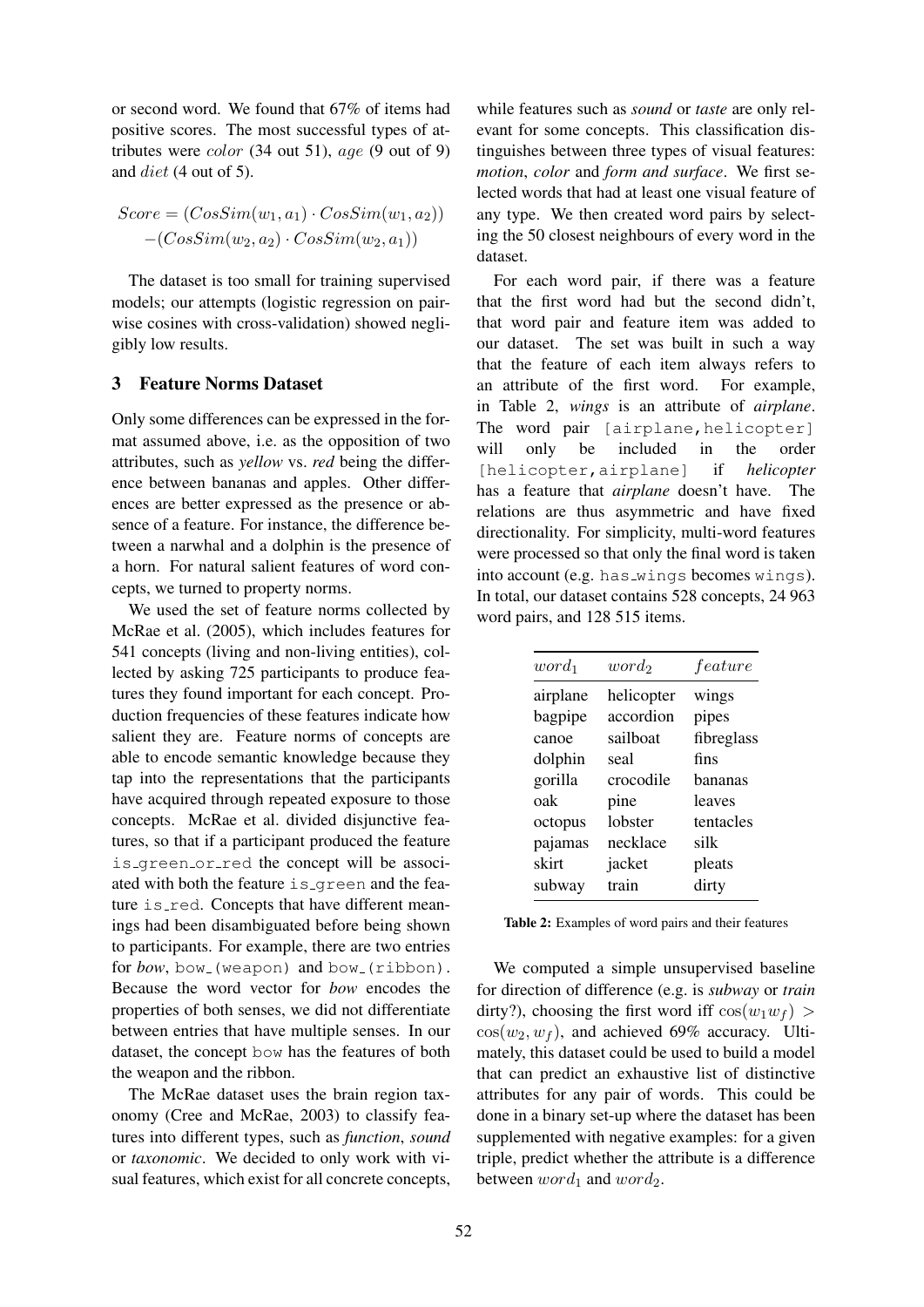| type  | $w_1$  | $w_2$      | $a_1$       | a <sub>2</sub> |
|-------|--------|------------|-------------|----------------|
| color | tomato | spinach    | red         | green          |
| color | banana | carrot     | yellow      | orange         |
| color | tiger  | panther    | orange      | <b>black</b>   |
| age   | cat    | kitten     | old         | young          |
| age   | dog    | pup        | old         | young          |
| age   | horse  | foal       | old         | young          |
| diet  | deer   | fox        | herbivorous | carnivorous    |
| diet  | COW    | lion       | herbivorous | carnivorous    |
| sex   | pig    | <b>SOW</b> | male        | female         |
| sex   | tiger  | tigress    | male        | female         |

Table 1: Small Dataset: Examples of distinctive attribute pairs.

#### 4 Conclusion

A system for basic language understanding should be able to detect when concepts are similar to each other, but also in what way concepts differ from each other. We've demonstrated how an evaluation set that captures differences between concepts can be built.

The baselines we computed show that the difference task we propose is a non-trivial semantic task. Even with the simplest evaluation setting where the difference was given and only the direction of the difference was to be established (e.g. where the task was to establish if tomato is red and spinach green or vice versa), the baseline methods achieved less than 70% accuracy. A more realistic evaluation setup would challenge models to produce a set of differences between two given concepts.

The dataset versions described in this paper are proof of concept realizations, and we keep working on improving the test sets. For instance, to counter the inherent noise of feature norms, we plan on using human annotation to confirm the validity of the test partition of the dataset.

In the future, solving the difference task could help in various applications, for example automatized lexicography (automatically generating features to include in dictionary definitions), conversational agents (choosing lexical items with contextually relevant differential features can help create more pragmatically appropriate, humanlike dialogs), machine translation (where explicitly taking into account semantic differences between translation variants can improve the quality of the output), etc.

### References

- Marco Baroni and Alessandro Lenci. 2011. How we blessed distributional semantic evaluation. In *Proceedings of the GEMS 2011 Workshop on GEometrical Models of Natural Language Semantics*, pages 1–10. Association for Computational Linguistics.
- Marco Baroni, Silvia Bernardini, Adriano Ferraresi, and Eros Zanchetta. 2009. The wacky wide web: a collection of very large linguistically processed web-crawled corpora. *Language resources and evaluation*, 43(3):209–226.
- Marco Baroni, Raffaela Bernardi, and Roberto Zamparelli. 2014a. Frege in space: A program of compositional distributional semantics. *Linguistic Issues in Language Technology*, 9.
- Marco Baroni, Georgiana Dinu, and Germán Kruszewski. 2014b. Don't count, predict! a systematic comparison of context-counting vs. context-predicting semantic vectors. In *ACL (1)*, pages 238–247.
- Miroslav Batchkarov, Thomas Kober, Jeremy Reffin, Julie Weeds, and David Weir. 2016. A critique of word similarity as a method for evaluating distributional semantic models. In *First Workshop on Evaluating Vector Space Representations for NLP (RepEval 2016)*.
- George S Cree and Ken McRae. 2003. Analyzing the factors underlying the structure and computation of the meaning of chipmunk, cherry, chisel, cheese, and cello (and many other such concrete nouns). *Journal of Experimental Psychology: General*, 132(2):163.
- Manaal Faruqui, Yulia Tsvetkov, Pushpendre Rastogi, and Chris Dyer. 2016. Problems with evaluation of word embeddings using word similarity tasks. In *First Workshop on Evaluating Vector Space Representations for NLP (RepEval 2016)*.
- Thomas K Landauer and Susan T Dumais. 1997. A solution to plato's problem: The latent semantic